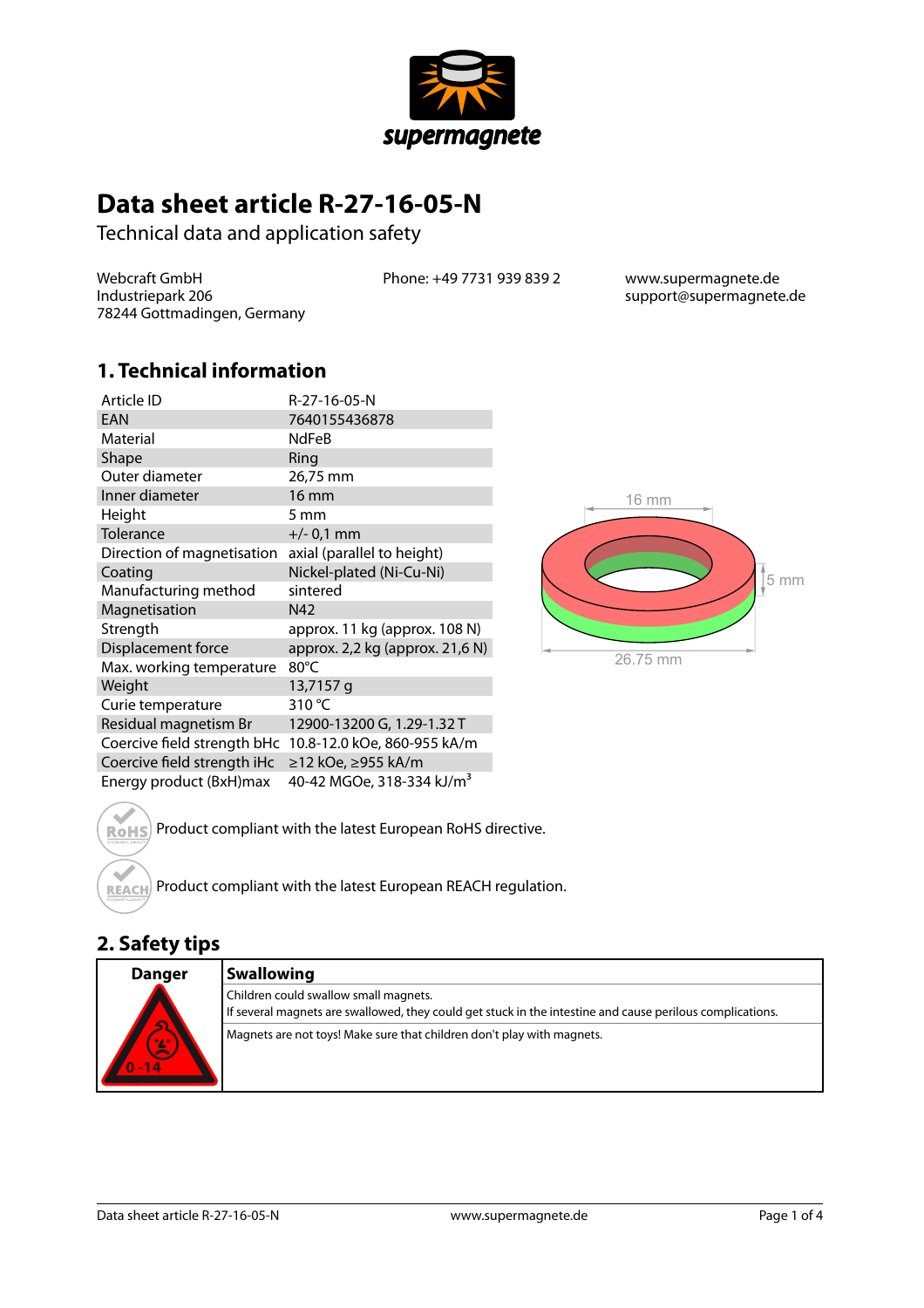|                | <b>Contusions</b>                                                                                                                                                                                                                          |
|----------------|--------------------------------------------------------------------------------------------------------------------------------------------------------------------------------------------------------------------------------------------|
| <b>Warning</b> |                                                                                                                                                                                                                                            |
|                | Big magnets have a very strong attractive force.<br>• Unsafe handling could cause jamming of fingers or skin in between magnets. This may lead to contusions and<br>bruises.<br>. Powerful, very large magnets could cause bone fractures. |
|                | Wear heavy protective gloves when handling larger magnets.                                                                                                                                                                                 |
| <b>Warning</b> | <b>Pacemaker</b>                                                                                                                                                                                                                           |
|                | Magnets could affect the functioning of pacemakers and implanted heart defibrillators.<br>• A pacemaker could switch into test mode and cause illness.<br>• A heart defibrillator may stop working.                                        |
|                | If you wear these devices keep sufficient distance to magnets: www.supermagnete.de/eng/fag/distance<br>• Warn others who wear these devices from getting too close to magnets.                                                             |
| <b>Warning</b> | <b>Heavy objects</b>                                                                                                                                                                                                                       |
|                | Too heavy loads, symptoms of fatigue as well as material defect could cause a magnet or magnetic hook to<br>loosen from the surface that is was attached to.<br>Falling objects could lead to serious injuries.                            |
|                | • The indicated adhesive force applies only to ideal conditions. Allow for a high safety cushion.<br>. Don't use magnets in places where people could sustain injuries in case of material failure.                                        |
|                |                                                                                                                                                                                                                                            |
| <b>Warning</b> | <b>Metal splinters</b>                                                                                                                                                                                                                     |
|                | Neodymium magnets are brittle. Colliding magnets could crack.<br>Sharp splinters could be catapulted away for several meters and injure your eyes.                                                                                         |

**•** Avoid the collision of magnets.

**•** Wear safety glasses when handling larger magnets.

**•** Make sure that nearby people are also protected or keep their distance.

## **3. Handling and storing**

| Caution   | <b>Magnetic field</b>                                                                                                                                                                                       |
|-----------|-------------------------------------------------------------------------------------------------------------------------------------------------------------------------------------------------------------|
| <u>__</u> | Magnets produce a far-reaching, strong magnetic field. They could damage TVs and laptops, computer hard<br>drives, credit and ATM cards, data storage media, mechanical watches, hearing aids and speakers. |
|           | $\bullet$ Keep magnets away from devices and objects that could be damaged by strong magnetic fields.<br>• Please refer to our table of recommended distances: www.supermagnete.de/eng/fag/distance         |
|           |                                                                                                                                                                                                             |

| Caution | <b>Combustibility</b>                                                                   |
|---------|-----------------------------------------------------------------------------------------|
|         | When machining magnets, the drilling dust could easily ignite.                          |
|         | Stay away from machining magnets or use appropriate tools and sufficient cooling water. |
|         |                                                                                         |

| Caution | Nickel allergy                                                                                                                                                                                                                                    |
|---------|---------------------------------------------------------------------------------------------------------------------------------------------------------------------------------------------------------------------------------------------------|
|         | Many of our magnets contain nickel, also those without nickel coating.<br>• Some people have an allergic reaction when they come into contact with nickel.<br>• Nickel allergies could develop from perpetual contact with nickel-plated objects. |
|         | . Avoid perpetual skin contact with magnets.<br>. Avoid contact with magnets if you already have a nickel allergy.                                                                                                                                |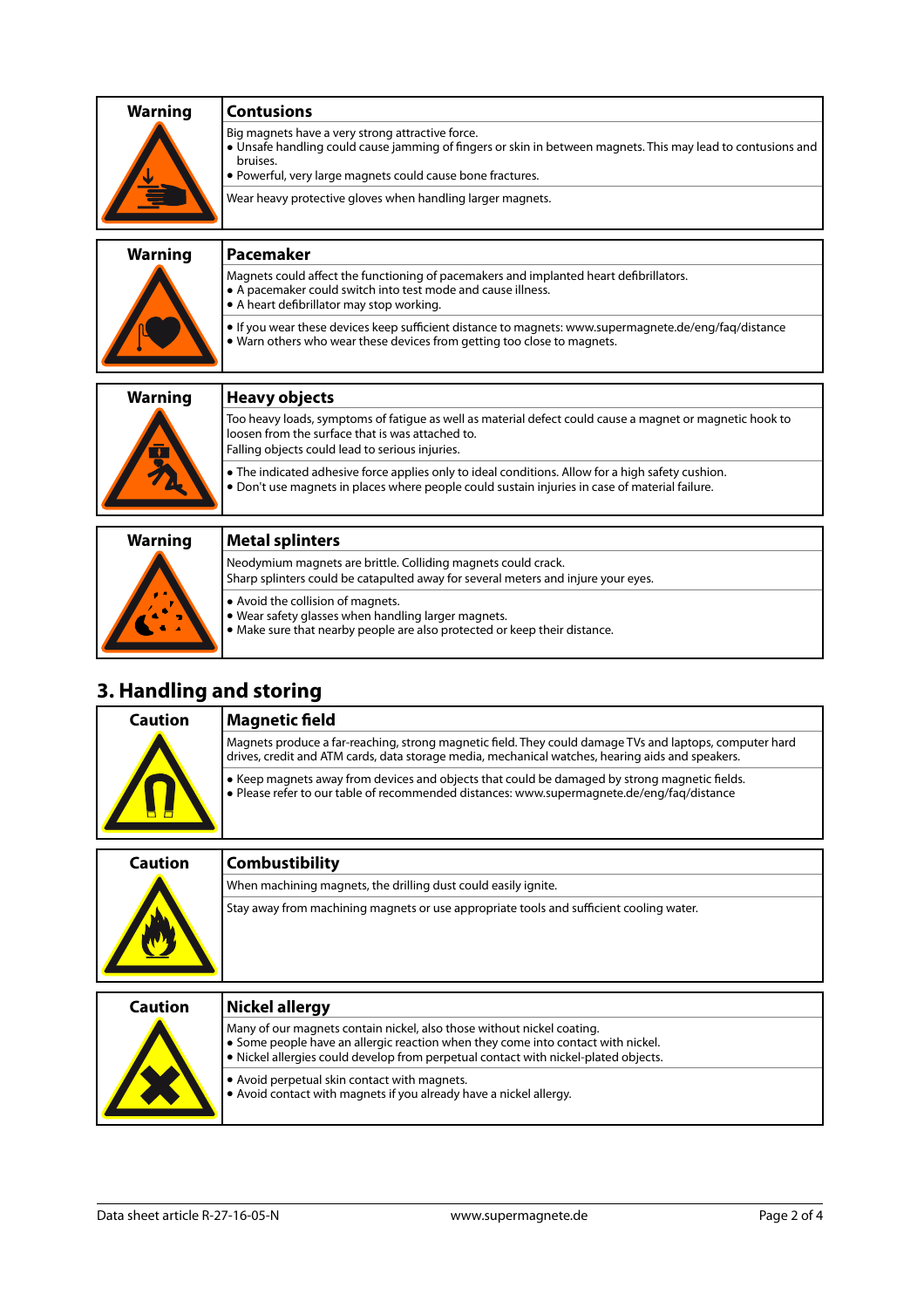| <b>Notice</b> | Influence on people                                                                                                                                                                                                                                                              |
|---------------|----------------------------------------------------------------------------------------------------------------------------------------------------------------------------------------------------------------------------------------------------------------------------------|
|               | According to the current level of knowledge, magnetic fields of permanent magnets do not have a measurable<br>positive or negative influence on people. It is unlikely that permanent magnets constitute a health risk, but it<br>cannot be ruled out entirely.                  |
|               | • For your own safety, avoid constant contact with magnets.<br>• Store large magnets at least one metre away from your body.                                                                                                                                                     |
| <b>Notice</b> | <b>Splintering of coating</b>                                                                                                                                                                                                                                                    |
|               | Most of our neodymium magnets have a thin nickel-copper-nickel coating to protect them from erosion. This<br>coating could splinter or crack due to collision or large pressure. This makes them vulnerable to environmental<br>influences like moisture and they could oxidise. |
|               | • Separate big magnets, especially spheres, with a piece of cardboard.<br>• Avoid collisions of magnets as well as repeated mechanical exposure (e.g. blows, bashes).                                                                                                            |
| <b>Notice</b> | <b>Oxidation, corrosion, rust</b>                                                                                                                                                                                                                                                |
|               | Untreated neodymium magnets oxidise quickly and disintegrate.                                                                                                                                                                                                                    |
|               | Most of our magnets have a nickel-copper-nickel coating to protect them from corrosion. This coating provides<br>some protection against corrosion, but it is not robust enough for continuous outdoor use.                                                                      |
|               | • Use magnets only in the dry indoors or protect them against environmental influences.<br>• Avoid damages to the coating.                                                                                                                                                       |
| <b>Notice</b> | <b>Temperature resistance</b>                                                                                                                                                                                                                                                    |
|               | Neodymium magnets have a maximum working temperature of 80 to 200°C.<br>Most neodymium magnets lose part of their adhesive force permanently at a temperature of 80°C.                                                                                                           |
|               | • Don't use magnets in places where they are exposed to extreme heat.<br>. If you use an adhesive, don't harden it with hot air.                                                                                                                                                 |
| <b>Notice</b> | <b>Mechanical treatment</b>                                                                                                                                                                                                                                                      |
|               | Neodymium magnets are brittle, heat-sensitive and oxidise easily.<br>• When drilling or sawing a magnet with improper tools, the magnet may break.<br>• The emerging heat may demagnetise the magnet.<br>• The magnet will oxidise and disintegrate due to the damaged coating.  |

# **4. Transportation tips**

| Caution | Airfreight                                                                                                                                                         |
|---------|--------------------------------------------------------------------------------------------------------------------------------------------------------------------|
|         | Magnetic fields of improperly packaged magnets could influence airplane navigation devices.<br>In the worst case it could lead to an accident.                     |
|         | • Airfreight magnets only in packaging with sufficient magnetic shielding.<br>• Please refer to the respective requiations: www.supermagnete.de/eng/fag/airfreight |
|         |                                                                                                                                                                    |
| Caution | <b>Postage</b>                                                                                                                                                     |
|         | Magnetic fields of improperly packaged magnets could cause disturbances in sorting machines and damage<br>fragile goods in other packages.                         |

an offer for a custom-made order instead: [www.supermagnete.de/eng/custom\\_form.php](http://www.supermagnete.de/eng/custom_form.php)

Avoid machining magnets if you do not have the necessary machines and experience. Let us provide you with

| fragile goods in other packages.                                                                                                                                                                                                                                                                                                                                                                                                                     |
|------------------------------------------------------------------------------------------------------------------------------------------------------------------------------------------------------------------------------------------------------------------------------------------------------------------------------------------------------------------------------------------------------------------------------------------------------|
| • Please refer to our shipping tips: www.supermagnete.de/eng/fag/shipping<br>$\bullet$ Use a large box and place the magnet in the middle surrounded by lots of padding material.<br>$\bullet$ Arrange magnets in a package in a way that the magnetic fields neutralise each other.<br>$\bullet$ If necessary, use sheet iron to shield the magnetic field.<br>• There are stricter rules for airfreight: Refer to the warning notice "Airfreight". |

## **5. Disposal tips**

Small amounts of used neodymium magnets can be thrown out with the regular trash. Larger amounts of magnets need to be recycled as scrap metal.